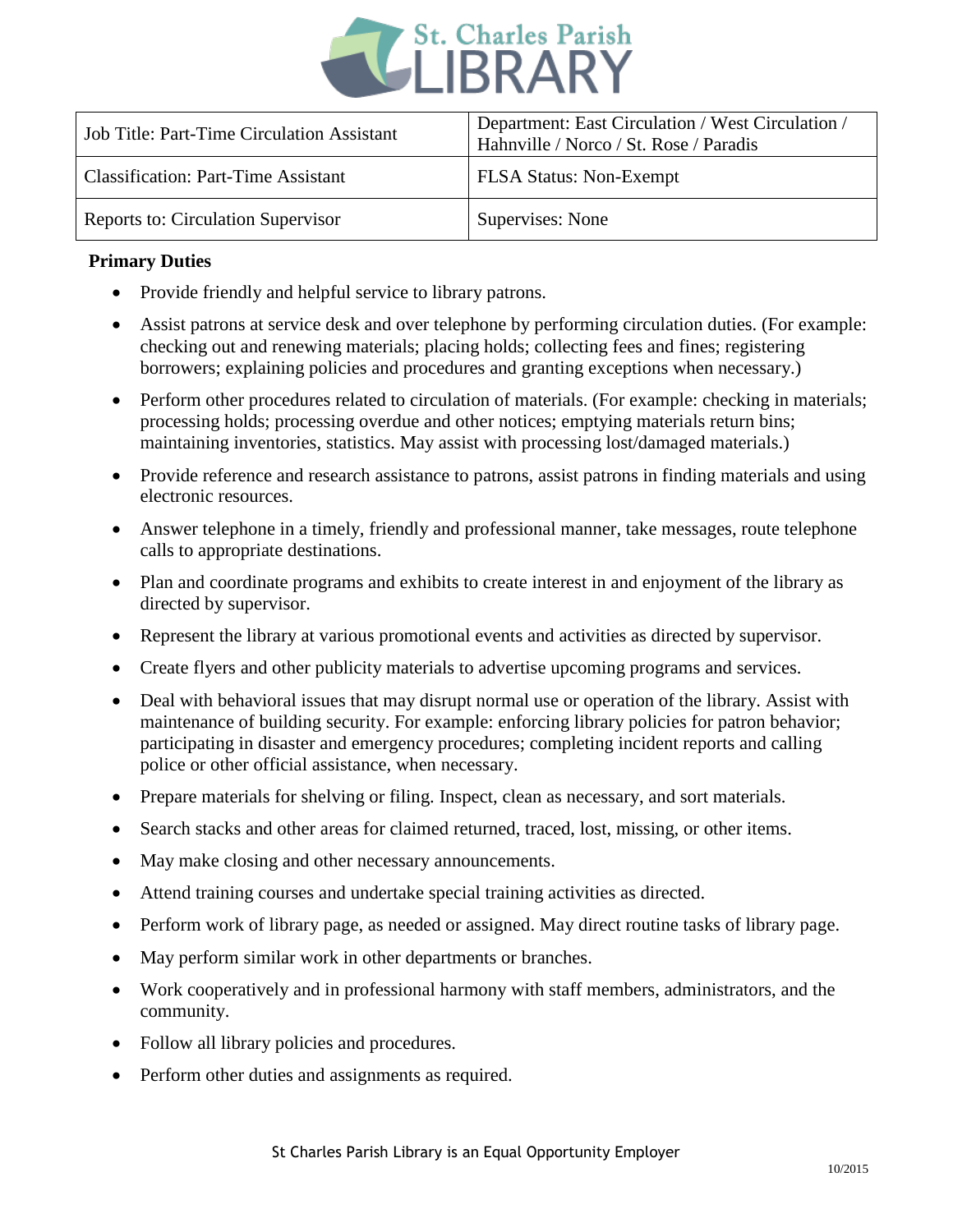## **Education, Experience, and Training**

 Must be at least 18 years old and have a state approved or accredited high school diploma, General Equivalency Diploma (GED) or High School Equivalency Diploma.

## **Knowledge, Skills, and Abilities**

- Ability to provide courteous public service and to present clear explanations of established policies and procedures. Ability to think and act appropriately under pressure.
- Ability to learn and effectively use the library's automation system to check materials out to patrons, check returned materials back in, register new patrons, place holds, etc.
- Ability to use computers and assist patrons in using library computers.
- Familiarity with Microsoft Office Suite or other open source office programs, the Cloud, social media, tablets, e-readers and smartphone devices.
- Ability to find and download applications from multiple app stores on multiple devices.
- Ability to create flyers, documents, spreadsheets and assist others in the use of the Microsoft Office suite and the Internet.
- Ability and willingness to learn and use new software.
- Strong communication and interaction skills and the ability to relate to people of all ages.
- Ability to provide research assistance.
- Willingness and ability to assist in planning and organizing library programs and activities.
- Exhibit flexibility and possess a high degree of patience and tolerance.
- Ability to follow multi-step written and/or verbal instructions and to perform routine procedures involving several steps. Ability to exercise valid judgment in evaluating situations and making decisions. Ability to work with limited direct supervision.
- Ability to accurately and efficiently sort and shelve materials in alpha-numeric order.
- Ability to establish and maintain effective working relationships with library staff members and the public.
- Ability to work in a team setting. Willingness to assist and support coworkers, contribute ideas, and maintain flexibility.
- Ability to adapt to a rapidly changing environment.
- Capacity to be easily understood on telephone. Demonstrated knowledge of proper telephone etiquette; ability to use phone systems; ability to take messages and route them to the appropriate staff member or department.
- Willingness and ability to understand and support the fundamental principles of library services, such as: open access to library materials in any format for people of all ages; the library's obligation to provide materials representing as many points of view as possible; and a patron's absolute right to privacy in dealings with the library and with respect to records maintained by library.